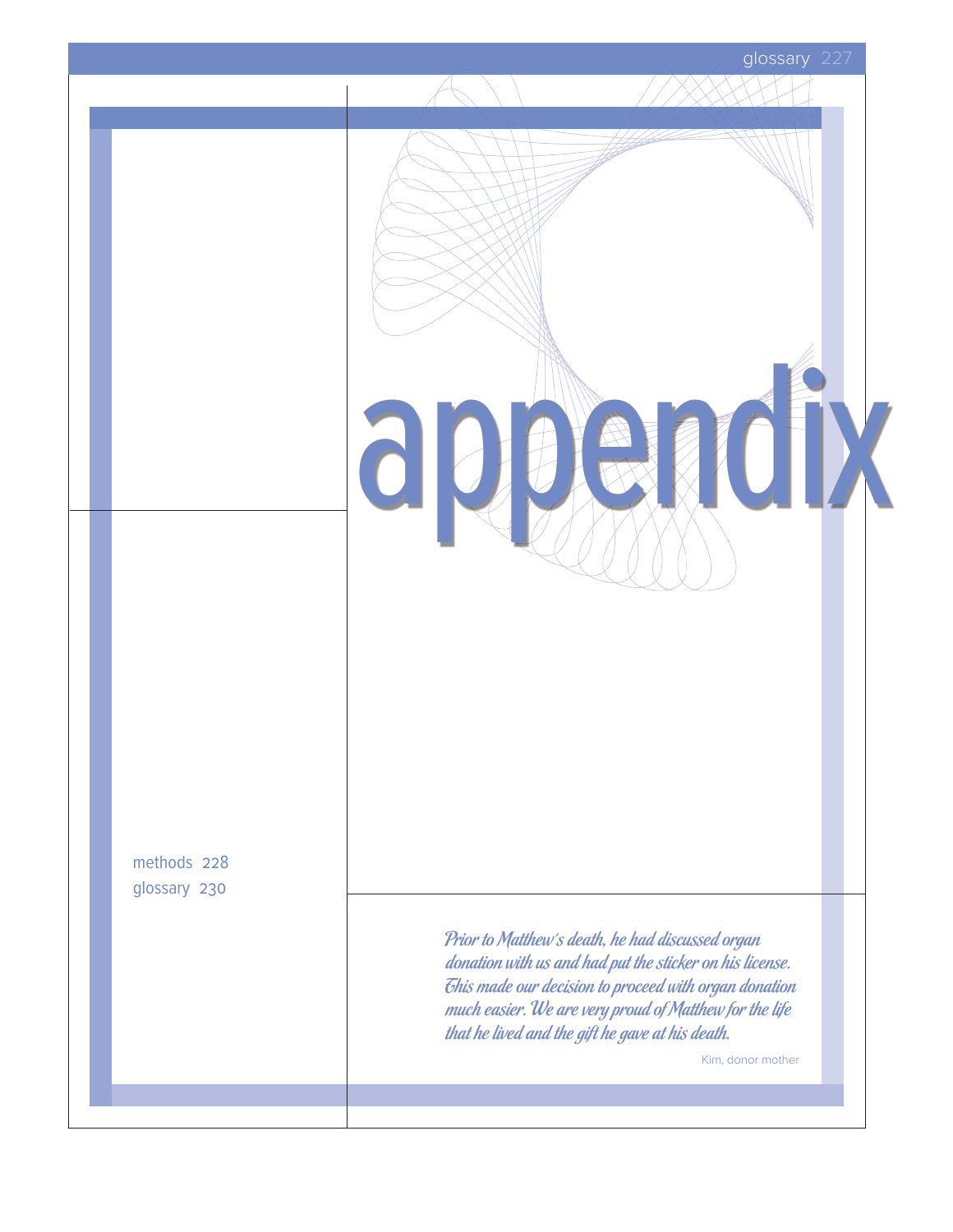

#### PRA and CPRA

For kidney and pancreas transplant recipients prior to December 2007, PRA at the time of transplant is the value of the most recently recorded PRA. If that value is missing, we use the peak PRA value known at the time of transplant. In 2004, the OPTN Recipient Histocompatibility form changed the PRA collection method from overall PRA to Class I and Class II PRA. From 2004 through 2007, we use the maximum of the Class I and Class II values. From December 2007 through October 2009, we incorporate Calculated PRA (CPRA) if the value is greater than zero. In this time frame, we use the maximum of measured PRA and CPRA. From October 2009 to present, we use the maximum of CPRA, measured PRA, and allocation PRA. A similar approach is used for PRA and CPRA among kidney and pancreas candidates.

For liver, intestine, heart, and lung transplant recipients, PRA at the time of transplant is the value of the most recently recorded PRA. If that value is missing, we use the peak PRA value known the time of transplant. In 2004, the OPTN Recipient Histocompatibility form changed the PRA collection method from overall PRA to Class I and Class II PRA. In these years, we use the maximum of the Class I and Class II values.

## Graft failure

Unless otherwise specified, "graft failure" refers to graft failure due to any cause, including death and re-transplantation. For kidney failure, this also includes return to maintenance dialysis. "Graft survival" similarly refers to the absence of all-cause graft failure.

# Half-life

Graft half-life and conditional half-life estimates were computed using a "period" method, which is different from the method previously used. In the past, conditional half-life estimates relied on the rarely-true assumption of constant hazard after the first post-transplant year, and extrapolated the survival curve to its half-life based on that early hazard. The "period" method constructs a survival curve until the half-life differently. If the half-life of a cohort in a given year is observed, then the survival curve is constructed using the Kaplan-Meier method based on the observed data of this cohort.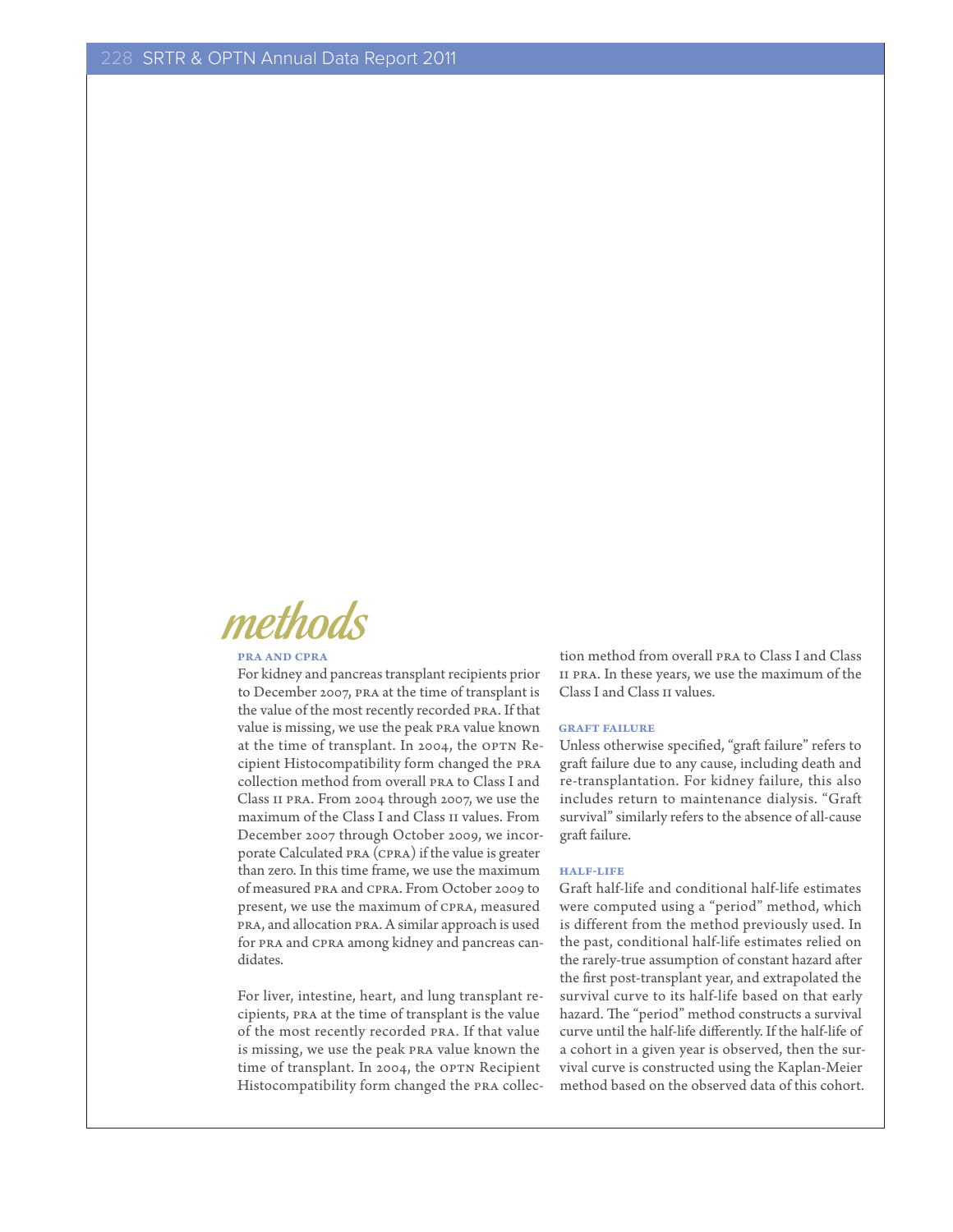Otherwise, we construct the survival curve using the data from the cohort for the observed part and "borrow" data from earlier cohorts for the rest. For example, the 2007 half-life estimate for kidney graft survival is based on observed and borrowed data. For patients transplanted in 2007, we have observed 4-year survival data through 2011. We extrapolate this 4 year survival curve to its half-life by using the observed 5th year failure rate of the 2006 cohort as the 5<sup>th</sup> year failure rate of 2007 cohort, the 6<sup>th</sup> year failure rate of 2005 cohort as the 6th year failure rate of 2007 cohort, and so on. Conditional half-life estimates are similarly computed, but limited to patients with one year of graft survival.

# Alive with function

For a given year and organ type, counts of recipients alive with function include all recipients of that organ, transplanted prior to June 30 of the given year and with no evidence of graft loss or death. Multi-organ recipients are counted once per organ. A heart-lung recipient, for example, is included in the counts of heart recipients and of lung recipients alive with function. A kidney-alone recipient who is transplanted in January, 2000, and who loses graft

function in November, 2010, is counted as alive with function every year from 2000 through 2010. Recipients who are lost to follow-up are assumed alive with a functioning graft until evidence, usually a death date, contradicts this assumption.

#### Rates by subgroup

When rates are shown by subgroup (i.e., sex, race, primary cause of disease), numerator and denominator are computed exclusively within those groups. For example, for pre-transplant mortality by race group, the numerator for each race group is the number of deaths in that race group during the interval described. The denominator is the total waiting time within each race group in that same time interval. When a characteristic is subject to change over time (i.e. age, PRA), the subgroup variable is updated to use the first known value in a given interval, unless otherwise noted. For example, a wait-list candidate who is 34 on January 1, 2001, will be included in the 18-34 age group in 2001, but if still listed in 2003, that patient will be included in the 35-49 age group.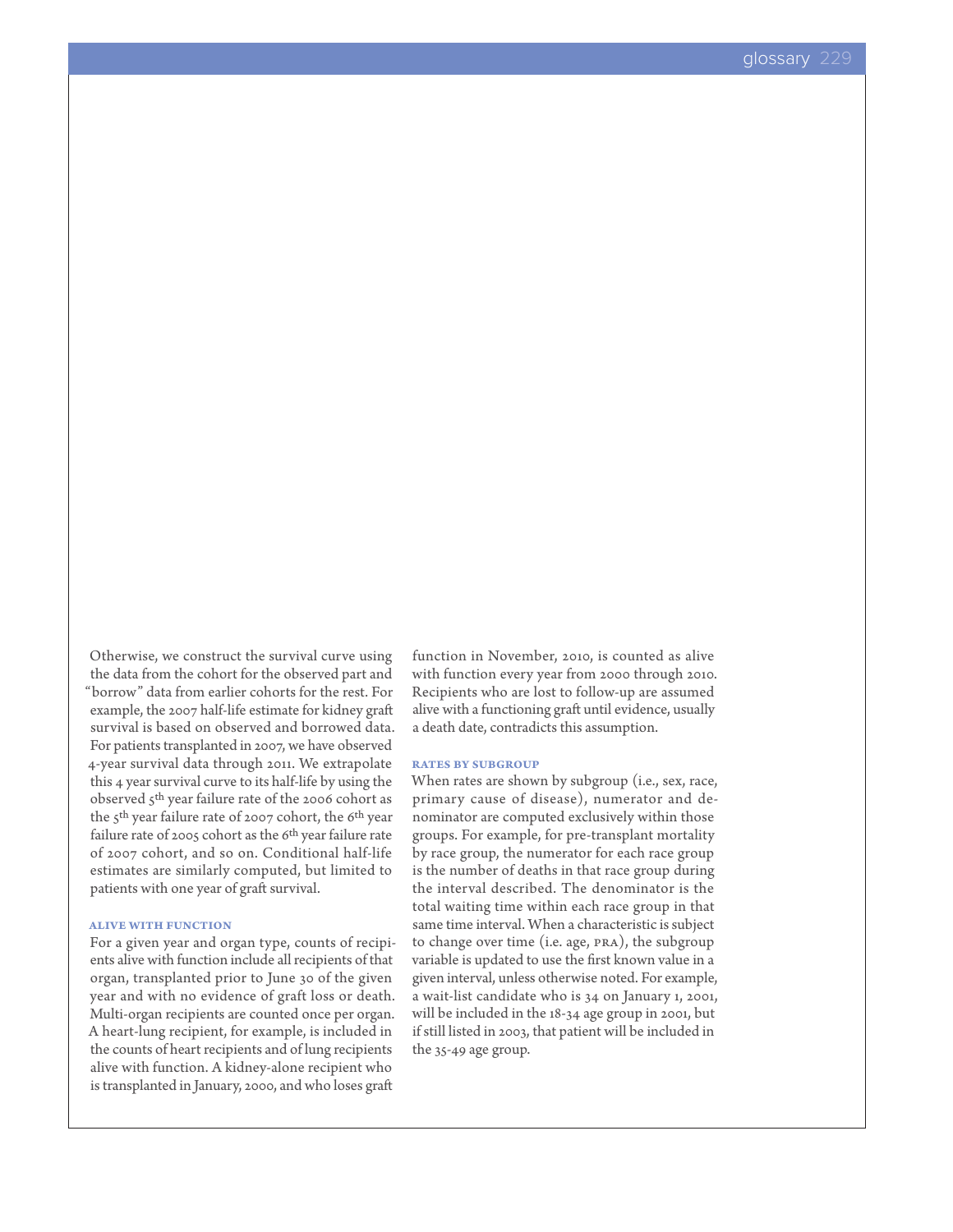

mounts an immunological attack on the graft tissues. Most acute rejections occur in the first year.

**Allocation** The process of determining how organs are distributed. Allocation includes the system of policies and guidelines, which ensure that organs are distributed in an equitable, ethical and medically sound manner.

**Allocation analysis** Review of the allocation of an organ to determine whether the allocation policies were followed. The analysis is performed by the OPTN contractor through the peer review process of the OPTN Membership and Professional Standards Committee.

**Allograft** An organ or tissue that is transplanted from one person to another of the same species: i.e. human-to-human. Example: a transplanted kidney.

**Anti-rejection drugs (immunosuppressive drugs)** Drugs that are used to prevent and/or treat rejection of a transplanted organ.

**Antibody** A protein molecule produced by the immune system in response to a foreign body, such as virus or a transplanted organ. Since antibodies fight the transplanted organ and try to reject it, recipients are required to take anti-rejection (immunosuppressive) drugs.

**Antigen** An antigen is any substance that causes your immune system to produce antibodies against it. An antigen may be a foreign substance from the environment such as chemicals, bacteria, viruses, pollen, or foreign tissues. An antigen may also be formed within the body, as with bacterial toxins.

**Biopsy** A tissue sample from the body, removed and examined under a microscope to diagnose for disease, determine organ rejection, or assess donated organs or tissues.

**Blood vessels** The veins, arteries and capillaries through which blood flows in the body. Certain blood vessels can be donated and transplanted.

**Brain death** Irreversible cessation of cerebral and brain stem function; characterized by absence of electrical activity in the brain, blood flow to the brain, and brain function as determined by clinical assessment of responses. A brain dead person is dead, although his or her cardiopulmonary functioning may be artificially maintained for some time.

**Candidate** A person registered on the organ transplant waiting list. When an organ is offered on behalf of the candidate, he or she is then referred to as a Potential Transplant Recipient (PTR).

**Cardiac** Having to do with, or referring to, the heart.

**Cardiac death** Death defined as the irreversible cessation of circulatory and respiratory functions. Death is declared in accordance with hospital policy and applicable state and local statues or regulation.

**Chronic** Developing slowly and lasting for a long time, possibly the rest of a person's life. For example: chronic kidney failure.

**Chronic Disease Research Group (CDRG)** A division of Minnesota Medical Research Foundation (MMRF). MMRF is the nonprofit research subsidiary of Hennepin Faculty Associates, the academic medical group that staffs Hennepin County Medical Center, a teaching hospital in Minneapolis, Minnesota. The CDRG conducts research primarily focused in the areas of chronic kidney disease and organ transplantation. The MMRF-CDRG is responsible for the administration of the Scientific Registry of Transplant Recipients (SRTR).

**Chronic rejection** Slow, continuous immunological attack of the host immune system on the transplanted organ usually resulting in progressive loss of organ function.

**Cirrhosis** A disease of the liver in which normal, healthy tissue is replaced with nonfunctioning fibrous scar tissue and healthy, functioning liver cells are lost; usually occurs when there is a lack of adequate nutrition, an infection or damage caused by alcohol abuse.

**Committees** The OPTN currently maintains approximately 20 standing committees, a fluctuating number of ad hoc committees (established by the President to address a specific issue as it arises), subcommittees and joint subcommittees (created and maintained by standing committees). Committees are comprised of professionals, at least one Patient/Public representative, Minority Affairs Committee Representative, Pediatric Committee Representative, and one or more SRTR representatives. Permanent Standing Committees also include representatives form each of the 11 Regions. HRSA's OPTN Project Officer and Director of DoT, or their designees, serve as ex-officio non-voting members of all committees. Each committee is provided administrative, policy, analytic, clinical and technical support by one or more committee liaisons from the UNOS staff.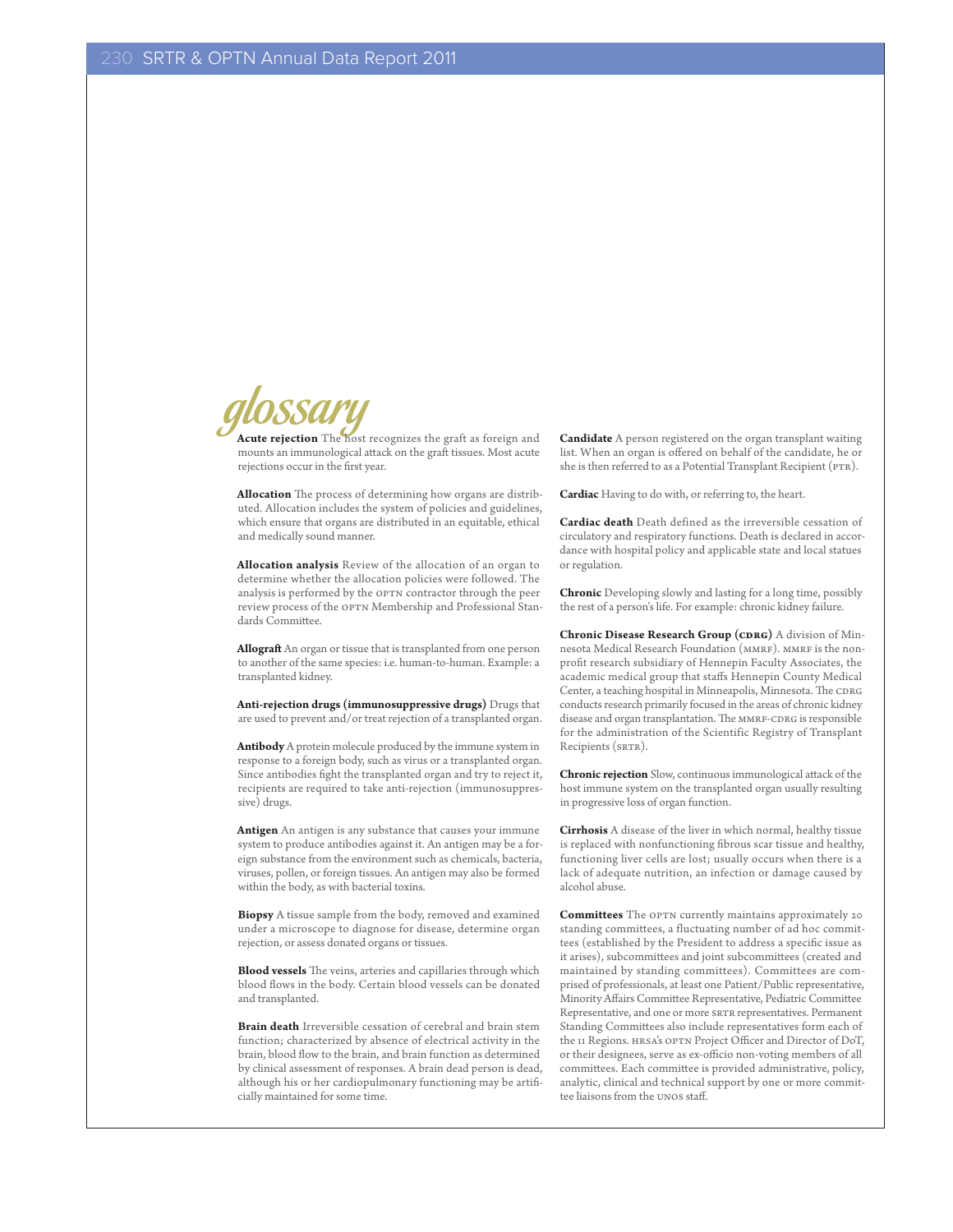**Corticosteroid** A synthetic hormone used to reduce the body's normal immune reaction to infection and foreign tissue, such as a transplanted organ. Prednisone is a corticosteroid.

**Criteria (medical criteria)** A set of clinical or biologic standards or conditions that must be met.

**Cyclosporine** A drug used to prevent rejection of the transplanted organ by suppressing the body's defense system. Considered an immunosuppressant.

**Deceased donor** An individual from whom at least one solid organ is recovered or the purpose of transplantation after suffering brain death or cardiac death.

**Deceased donor transplant** The transplant of an organ from a deceased donor.

**Department of Health and Human Services (DHHS or HHS)** The department of the federal government responsible for healthrelated programs and issues.

**Dialysis** A mechanical process designed to partially perform kidney functions, including correcting the balance of fluids and chemicals in the body and removing wastes. See Hemodialysis and Peritoneal Dialysis.

**Diastolic blood pressure** The bottom number in the blood pressure measurement (80 in a blood presure of 120/80), indicating the pressure in the arteries when the heart is at rest.

**Division of Transplantation (DoT)** DoT is the office within HHS/HRSA whose principal responsibilities include the oversight of management of the Organ Procurement and Transplantation Network (OPTN), the Scientific Registry of Transplant Recipients (SRTR) and the National Marrow Donar Program (NMDP) contracts; public education to increase organ and tissue donation; and technical assistance to organ procurement organizations (OPOs).

**Domino transplant** A procedure in which an organ is removed from one transplant candidate and immediately transplanted into a second patient, with the first patient receiving a new organ from a deceased donor.

**Donate Life America** Formerly the Coalition on Donation, Donate Life America is a national not-for-profit alliance of local affiliates and corporate partners that have joined forces to inspire all people to Donate Life through organ, eye and tissue donation. At the core of the organization's education efforts are the ongoing qualitative and quantitative research of public attitudes about organ and tissue donation and the development and dissemination of effective, motivating public service campaigns. Distributed at the national and community level, these multimedia campaigns effectively communicate two core messages: Transplants give people their life back, and here is how you can help. Founded by the transplant community in 1992, the Coalition publishes brochures, program kits and other materials; provides technical assistance, training, information and referral services; and coordinates the National Campaign for Organ and Tissue Donation. It is comprised of national organizational members and local coalitions across the U.S. that coordinate donation related activities at the local level. Volunteer advertising agencies work with the Coalition and its committees to develop targeted mass media campaigns.

**Donation Service Area (DSA)** The geographic area designated by CMS that is served by one organ procurement organization (OPO), one or more transplant centers, and one or more donor hospitals. Formerly referred to as Local Service Area or OPO Service Area.

**Donor** Someone from whom at least one organ or tissue is recovered for the purpose of transplantation. A deceased donor is a patient who has been declared dead using either brain death or cardiac death criteria, from whom at least onevascularized solid organ is recovered for the purpose of organ transplantation. A living donor is one who donates an organ or segment of an organ for the intent of transplantation.

**Donor registries** Available 24 hours a day, seven days a week, online registries provide authorized professionals access to a confidential database of registered organ donors, allowing easy and quick confirmation of an individual's consent to organ donation. All registries are voluntary and some are affiliated with the local motor vehicle bureau, while others are independently operated or OPO-based.

**End-stage organ disease** A disease that leads to the permanent failure of an organ.

**Ethnicity** For OPTN data purposes, the use of categories such as white, black or African-American, Hispanic, Asian, American Indian/Alaskan Native, Pacific Islander, multiracial.

**Expanded criteria donor (ECD) kidney** A kidney donated for transplantation from any brain dead donor over the age of 60 years; or from a donor over the age of 50 years with two of the following: a history of hypertension, the most recent serum creatinine greater than or equal to 1.5 mg/dl, or death resulting from a cerebral vascular accident (stroke). This definition applies to the allocation of deceased donor kidneys.

**Functional status** A way to measure the effects that lung disease may have on a person's ability to perform routine daily tasks. Functional status is used in the Lung Allocation Score.

**Glomerular filtration rate (GFR)** A measure used to determine kidney function, the GFR indicates the kidney's ability to filter and remove waste products.

**Graft** A transplanted organ or tissue.

**Graft survival** The length of time an organ functions successfully after being transplanted.

**Hemodialysis** A treatment for kidney failure where the patient's blood is passed through a filtering membrane to remove excess fluid and wastes.

**Hepatic** Having to do with, or referring to, the liver.

**Hepatitis** A viral infection or non-specific inflammation of the liver that can lead to liver failure. Hepatitis C is the leading cause of liver failure that leads to transplantation.

**High blood pressure** See hypertension.

**Histocompatibility** The examination of human leukocyte antigens (HLA) in a patient, often referred to as "tissue typing" or "genetic matching." Tissue typing is routinely performed for all donors and recipients in kidney and pancreas transplantation to help match the donor with the most suitable recipients to help decrease the likelihood of rejecting the transplanted organ. See Human Leukocyte Antigen System (HLA System).

**Human immunodeficiency virus (HIV)** A virus which destroys cells in the immune system, which makes it difficult for the body to fight off infections; toxins, or poisons; and diseases. HIV causes AIDS, a late stage of the virus characterized by serious infections, malignancies, and neurologic dysfunctions.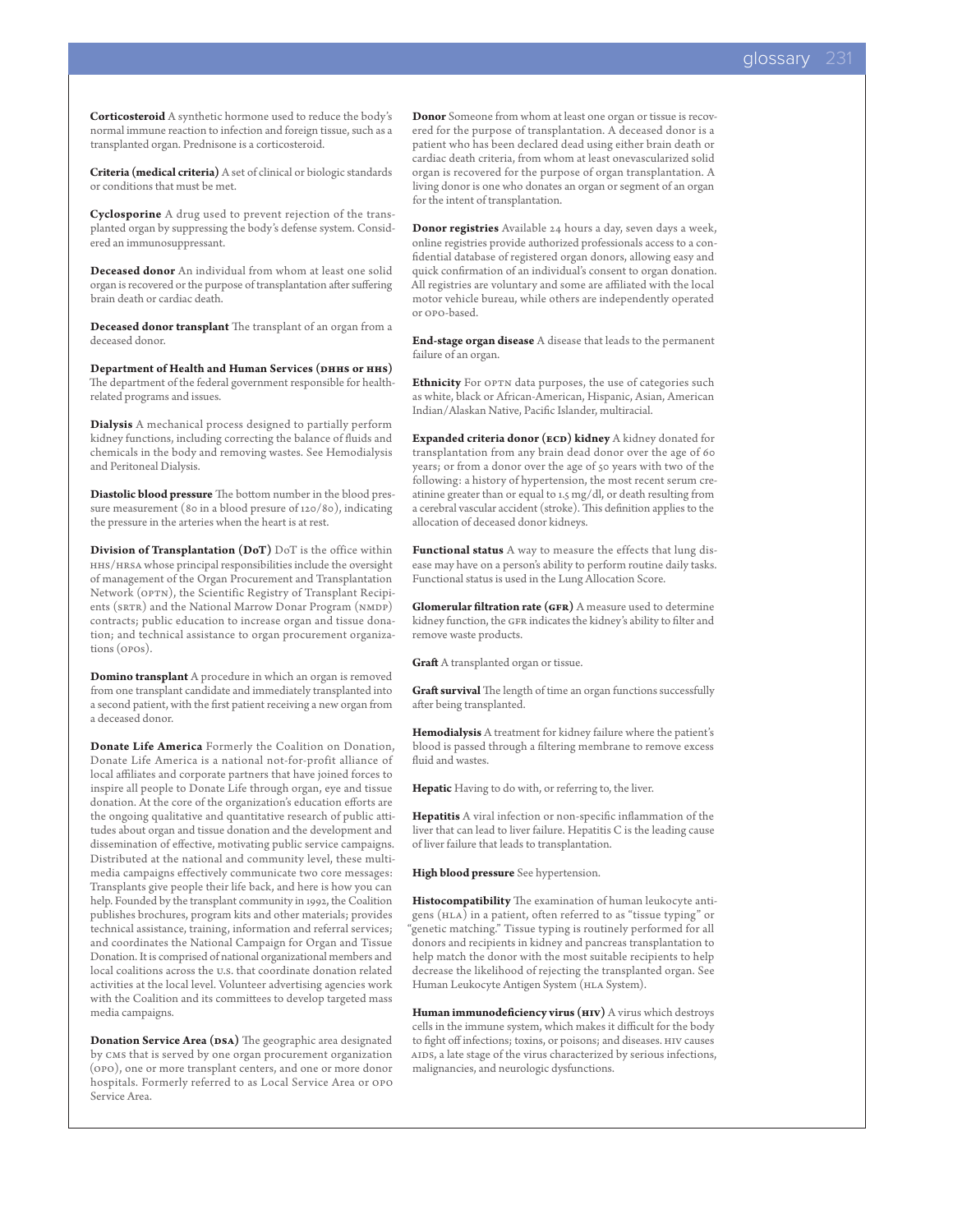**Hypertension** High blood pressure. Occurs when the force of the blood pushing against the walls of the blood vessels is higher than normal because the blood vessels have either become less elastic or have gotten smaller. Hypertension causes the heart to pump harder to move blood through the body. It can cause kidney failure and heart disease if not treated.

**Immune response** The body's natural defense against foreign objects or organisms, such as bacteria, viruses or transplanted organs or tissue.

**Immune system** The organs, tissues, cells and cell products in your body that work to find and neutralize foreign substances including bacteria, viruses and transplanted organs.

**Immunosuppression** Prevention or inhibition of the immune system to respond to foreign substances in the body. Medications often used to prevent a recipient's immune system from rejecting a transplanted organ or tissue include prednisone, methylprednisolone, azathioprine, mycophenolate mofetil, cyclosporine, tacrolimus, and sirolimus, among others.

**Immunosuppressive** Relating to the weakening or reducing of your immune system's responses to foreign material; immunosuppressive drugs reduce your immune system's ability to reject a transplanted organ.

**Induction therapy** Medications given for a short finite period in the perioperative period for the purpose of preventing acute rejection. Though the drugs may be continued after discharge for the first 30 days after transplant, it will not be used long-term for immunosuppressive maintenance.

**Infection** A condition that occurs when a foreign substance, such as bacteria, enters your body, causing your immune system to fight the intruder. All transplant recipients can get infections more easily because their immune systems are suppressed. It is more difficult for them to recover from infection (such as urinary tract infections, colds and the flu).

**Inflammation** The swelling, heat and redness produced when the body is injured or infected.

**International normalized ratio (INR)** A measure of a patient's coagulation (clotting) system. INR is used in the MELD and PELD calculations.

**Kidneys** A pair of organs that remove wastes from the body through the production of urine. All of the blood in the body passes through the kidneys about 20 times every hour. Kidneys can be donated from living and deceased donors and transplanted into patients with kidney failure.

**Leukocyte** A white blood cell.

**Liver** The largest organ in the body, made up of a spongy mass of wedge-shaped lobes. The liver secretes bile, which aids in digestion, helps process proteins, carbohydrates, and fats, and stores substances like vitamins. It also removes wastes from the blood. A living donor can give part of their liver, after which the liver will regenerate itself in both the donor and recipient.

**Match** The compatibility between the donor and the recipient. The more appropriate the match, the greater the chance of a successful transplant.

**Medicaid** A partnership between the Federal government and the individual states to share the cost of providing medical coverage for recipients of welfare programs and allowing states to provide the same coverage to low-income workers not eligible for welfare. Programs vary greatly from state to state.

**Medicare** The program of the Federal government that provides hospital and medical insurance, through social security taxes, to people age 65 and over, those who have permanent kidney failure and certain people with disabilities.

**Multiple listing** Being on the waiting list for the same organ at more than one transplant center.

**National Organ Transplant Act (NOTA)** The National Organ Transplant Act (1984 Public Law 98-507), approved October 19, 1984 and amended in 1988 and 1990, outlawed the sale of human organs and provided for the establishment of the Task Force on Organ Transplantation; authorized the Secretary of HHS to make grants for the planning, establishment, and initial operation of qualified OPOs; and established the formation of the Organ Procurement and Transplantation Network (OPTN) and Scientific Registry of Transplant Recipients (SRTR).

**New York Heart Association Functional Classification (NYHA)** An assessment of a patient's heart failure based on the severity of symptoms. Range is Class I-IV.

**Noncompliance** 1) Failure of patients to follow the instructions of the medical team, 2) Failure of OPTN members to adhere to the policies and bylaws of the OPTN.

**Organ** A part of the body made up of tissues and cells that enable it to perform a particular function. Transplantable organs are the heart, liver, lungs, kidneys, pancreas and intestines.

**Organ donation** To give an organ or a part of an organ to be transplanted into another person. Organ donation can occur with a deceased donor, who can give kidneys, pancreas, liver, lungs, heart, intestinal organs, and with a live donor, who can give a kidney, or a portion of the liver, lung, or intestine.

**Organ preservation** Methods used to preserve organs while they are out of the body, between procurement from a donor and transplantation into a recipient.

**Organ procurement** The removal or retrieval of organs from a donor for transplantation.

**Organ Procurement and Transplantation Network (OPTN)** In 1987, Congress passed the National Organ Transplant Act that mandated the establishment of the OPTN and Scientific Registry of Transplant Recipients. The purpose of the OPTN is to improve the effectiveness of the nation's organ procurement, donation and transplantation system by increasing the availability of and access to donor organs for patients with end-stage organ failure. The Act stipulated that the Network be a non-profit, private sector entity comprised of all U.S. transplant centers, organ procurement organizations and histocompatibility laboratories. These members along with professional and voluntary healthcare organizations and the representatives of the general public are governed by a Board of Directors which reports to the Division of Transplantation, HRSA and ultimately HHS. UNOS holds the OPTN contract.

**Organ Procurement Organization (OPO)** An organization designated by the Centers for Medicare and Medicaid Services (CMS) and responsible for the procurement of organs for transplantation and the promotion of organ donation. OPOs serve as the vital link between the donor and recipient and are responsible for the identification of donors, and the retrieval, preservation and transportation of organs for transplantation. They are also involved in data folow-up regarding deceased organ donors. As a resource to the community OPOs engage in public educationon the critical need for organ donation. See also Donation Service Area (DSA).

**Pancreas** Irregularly shaped gland that lies behind the stomach and secretes pancreatic enzymes into the small intestines to aid in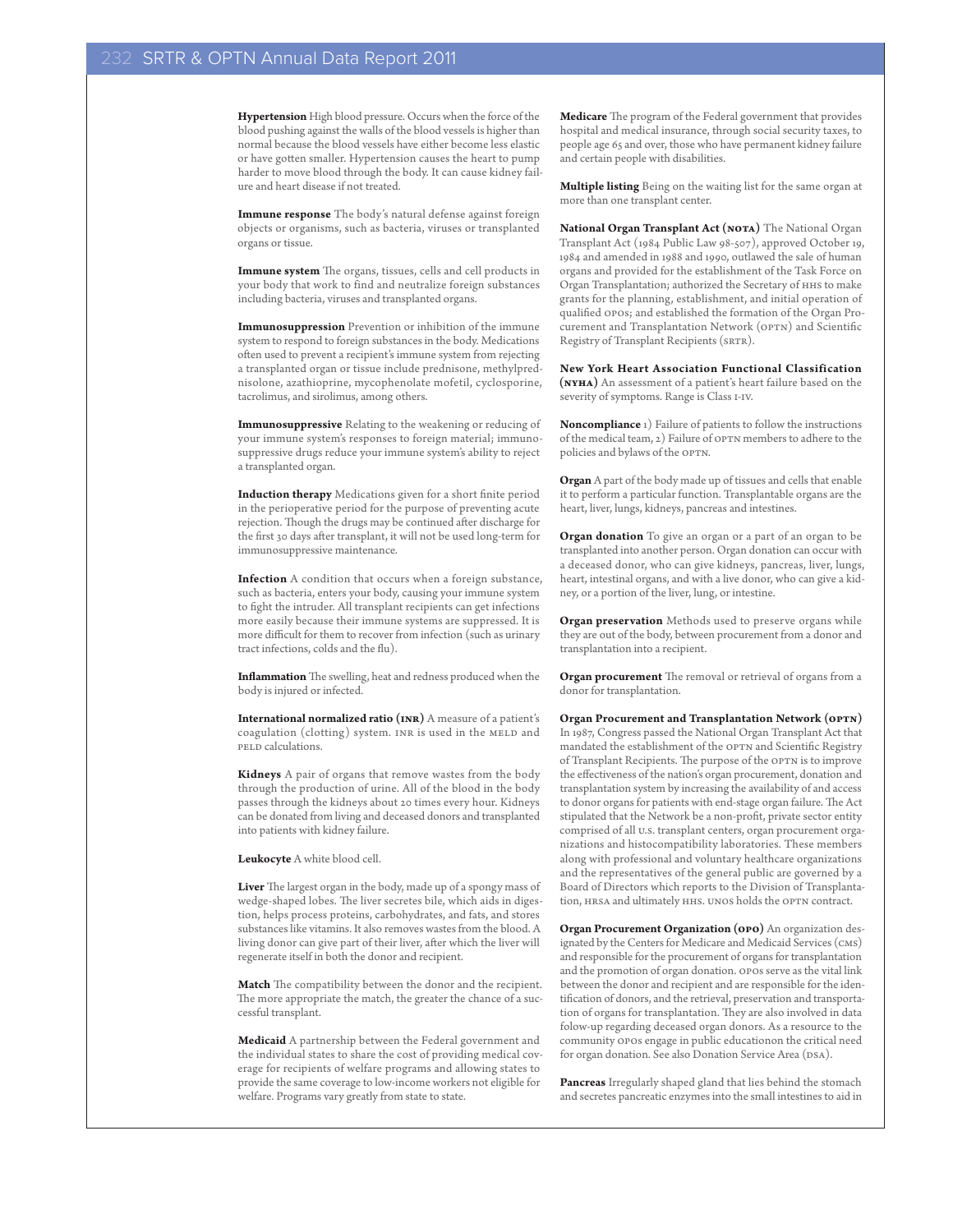the digestion of proteins, carbohydrates and fats. Islet cells within the pancreas secrete glucagon, which regulates blood sugar levels and insulin, which lowers blood sugar levels. If the pancreas fails, the individual becomes diabetic, and may need to take insulin. The pancreas can be donated and transplanted.

Panel reactive antibody (PRA) The percent PRA value is a measure of a patient's level of sensitization to HLA antigens. It is the percentage of cells from a panel of blood donors against which a potential recipient's serum reacts. The PRA reflects the percentage of the general population that a potential recipient makes antibodies (is sensitized) against. For example, a patient with a PRA of 80 percent will be incompatible with 80 percent of potential donors. Kidney patients with a high PRA are given priority on the waiting list. The higher the PRA, the more sensitized a patient is to the general donor pool, and thus the more difficult it is to find a suitable donor. A patient may become sensitized as a result of pregnancy, a blood transfusion, or a previous transplant.

**PCO** A blood gas test is performed to measure the amount of CO<sub>2</sub> in the blood. When the lung's ability to exchange oxygen and CO<sub>2</sub> becomes impaired, the PCo<sub>2</sub> level may become increased. The candidate's current PCo<sub>2</sub> and change in PCo<sub>2</sub> are both considered in the lung allocation score calculation to reflect worsening PC02 values.  $\text{PCO}_2^{\phantom{\dagger}}$  is used in the Lung Allocation Score.

**Peritoneal dialysis** A treatment technique for kidney failure that uses the patient's own body tissues inside of the (abdominal cavity to act as a filter. The intestines lie in the abdominal cavity, the space between the abdominal wall and the spine. A plastic tube called a "dialysis catheter" is placed through the abdominal wall into the abdominal cavity. A special fluid is then flushed into the abdominal cavity and washes around the intestines. The lining (peritoneum) of the abdominal cavity and of intra-abdominal organs act as a filter between this fluid and the blood stream. By using different types of solutions, waste products and excess water can be removed from the body through this process.

**Plasmapheresis** A process in which plasma is removed from blood and the remaining components, mostly red blood cells, are returned to the donor. The process may be used in transplantation to remove pre-formed antibodies.

**Procurement** The surgical procedure of removing an organ from a donor. Also referred to as recovery.

**Pulmonary** Having to do with, or referring to, the lungs.

**Race** See ethnicity.

**Recipient** A person who receives a transplant.

**Recovery (organ)** The surgical procedure of removing an organ from a donor.

**Rejection** A phenomenon that occurs when a recipient's immune system attacks a transplanted organ, tissue, or cell. Immunosuppressive drugs help prevent or treat rejection.

**Renal** Having to do with, or referring to, the kidneys.

**Required request** Hospitals must tell the families of suitable donors that their loved one's organs and tissues can be used for transplant. This law is expected to increase the number of donated organs and tissues for transplantation by giving more people the opportunity to donate.

**Retransplantation** Due to rejection or failure of a transplanted organ, some patients receive another transplant.

**Retrieval** The surgical procedure of organ recovery. Also referred to as procurement.

**Risk pools** State-created, nonprofit associations that do not require tax dollars for operational purposes. The risk pools are a temporary stopping place for individuals who are denied health insurance for medical reasons. Risk pools often help individuals who, because of their physical condition, are unable to purchase health insurance at any price.

**Scientific Registry of Transplant Recipients (SRTR)** As called for by the National Organ Transplant Act (NOTA), the purpose of the SRTR is to provide ongoing evaluation of clinical data about donors, transplant candidates, and recipients, as well as patient and graft survival rates. With oversight and funding from the DoT, the SRTR is currently administered by the Chronic Disease Research Group (CDRG) of the Minneapolis Medical Research Foundation (MMRF).

**Sensitization** Transplant candidates are "sensitized" if their immune system makes antibodies against a general donor pool. Sensitization usually occurs as a consequence of pregnancy, blood transfusions, or previous transplantation. The degree of sensitization is measured by panel reactive antibody (PRA). Highly sensitized patients are less likely to match with available donors and more likely to reject an organ than unsensitized patients.

**Status** An indication of the degree of medical urgency for patients awaiting heart or liver transplants. Examples: status 1A, status 1B, or status 2.

**Steroids** Naturally occurring hormones in the body that help control important body functions. Synthetic or man-made steroids can be used to suppress the immune system.

**Survival rates** Survival rates indicate the percentage of patients that are alive and the grafts (organs) that are still functioning after a certain amount of time. Survival rates are used in developing OPTN policy.

**Systolic blood pressure** The top number in the blood pressure (the 120 in a blood pressure of 120/80) measures the maximum pressure exerted on the vessel wall when the heart contracts.

**Tissue** An organization of a great many similar cells that perform a special function. Examples of tissues that can be transplanted are blood, bones, bone marrow, corneas, heart valves, ligaments, saphenous veins, and tendons.

**Tissue typing** A blood test that helps evaluate how closely the tissues of the donor match those of the recipient.

**Uniform Determination of Death Act (UDDA)** The 1981 Uniform Determination of Death Act is a model statute defining "brain death." Versions of this Act have been adopted in 39 states and the District of Columbia. The act states that an individual who has sustained either (a) irreversible cessation of circulatory or respiratory functions or (b) irreversible cessation of all functions of the entire brain, including the brain stem, is dead. A determination of death must be made in accordance with accepted medical standards.

**United Network for Organ Sharing (UNOS)** The private, nonprofit membership organization that coordinates the nation's transplant system through HRSA's OPTN contract. As OPTN contractor, UNOS is responsible for meeting all contract requirements. As contractor since the first OPTN contract award in 1986, UNOS has established and continually strives to improve tools, systems and quality processes that support OPTN contract objectives and requirements. These include: